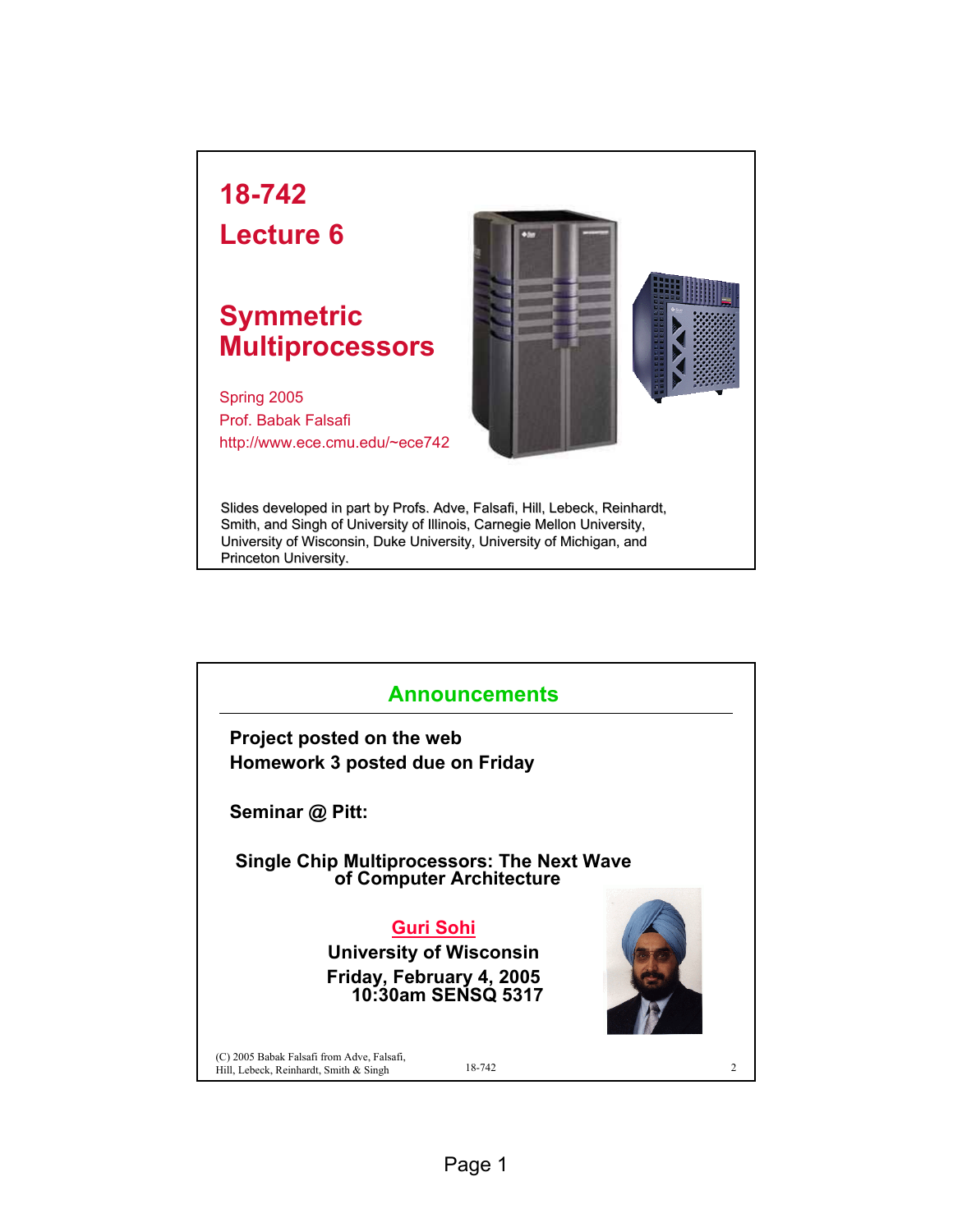

|                                                                                      | <b>Project Description (Cont.)</b>                      |   |
|--------------------------------------------------------------------------------------|---------------------------------------------------------|---|
| Proposal:                                                                            |                                                         |   |
|                                                                                      | - Read related work first (ACM/IEEE conf. online links) |   |
| - Talk to me or Brian if you have questions                                          |                                                         |   |
|                                                                                      | Infrastructure: SimFlex (www.ece.cmu.edu/~simflex)      |   |
| - Scaffold simulator                                                                 |                                                         |   |
| - "Tools" button on the class web page for info                                      |                                                         |   |
| - Sophisticated tool/get started right away                                          |                                                         |   |
| <b>Topics:</b>                                                                       |                                                         |   |
| - List of eight topics                                                               |                                                         |   |
| - Open to other topics                                                               |                                                         |   |
|                                                                                      |                                                         |   |
| (C) 2005 Babak Falsafi from Adve, Falsafi,<br>Hill, Lebeck, Reinhardt, Smith & Singh | 18-742                                                  | 4 |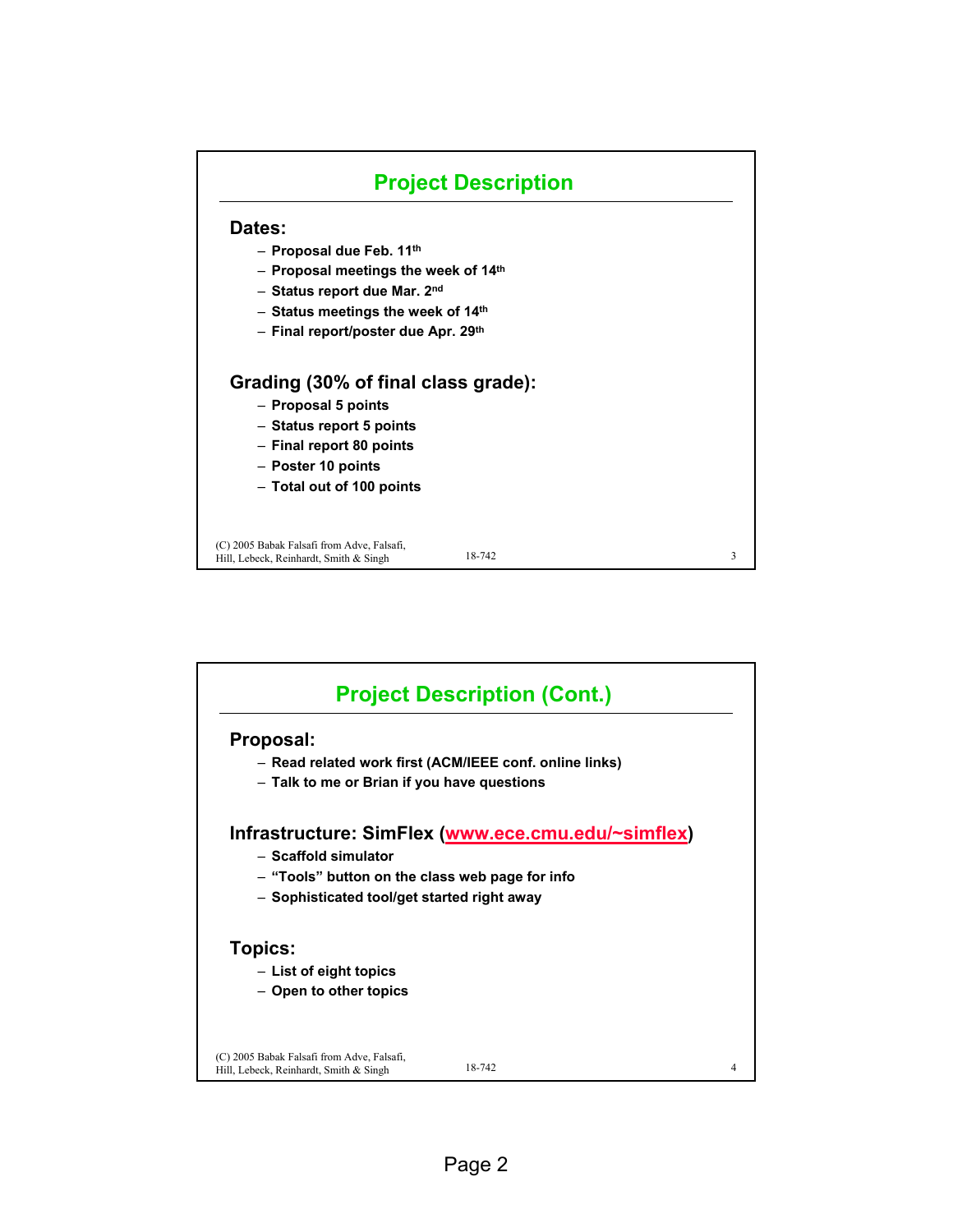## 18-742 5 (C) 2005 Babak Falsafi from Adve, Falsafi, Hill, Lebeck, Reinhardt, Smith & Singh **Readings Chapter 5 Reader 3:** • **Alain Kägi, Doug Burger, and Jim Goodman** *Efficient Synchronization: Let Them Eat QOLB***, Proc. 24th International Symposium on Computer Architecture (ISCA 24), June, 1997.**  • **M. Herlihy and J. E. B. Moss,** *Transactional Memory: Architectural Support for Lock-Free Data Structures***, ISCA 1993.**  • **R. Rajwar and J. R. Goodman,** *Speculative Lock Elision: Enabling Highly-Concurrent Multithreaded Execution***, Micro 2001.**  • **Alan Charlesworth,** *StarFire: Extending the SMP Envelope***, IEEE Micro, Jan. 1998.**

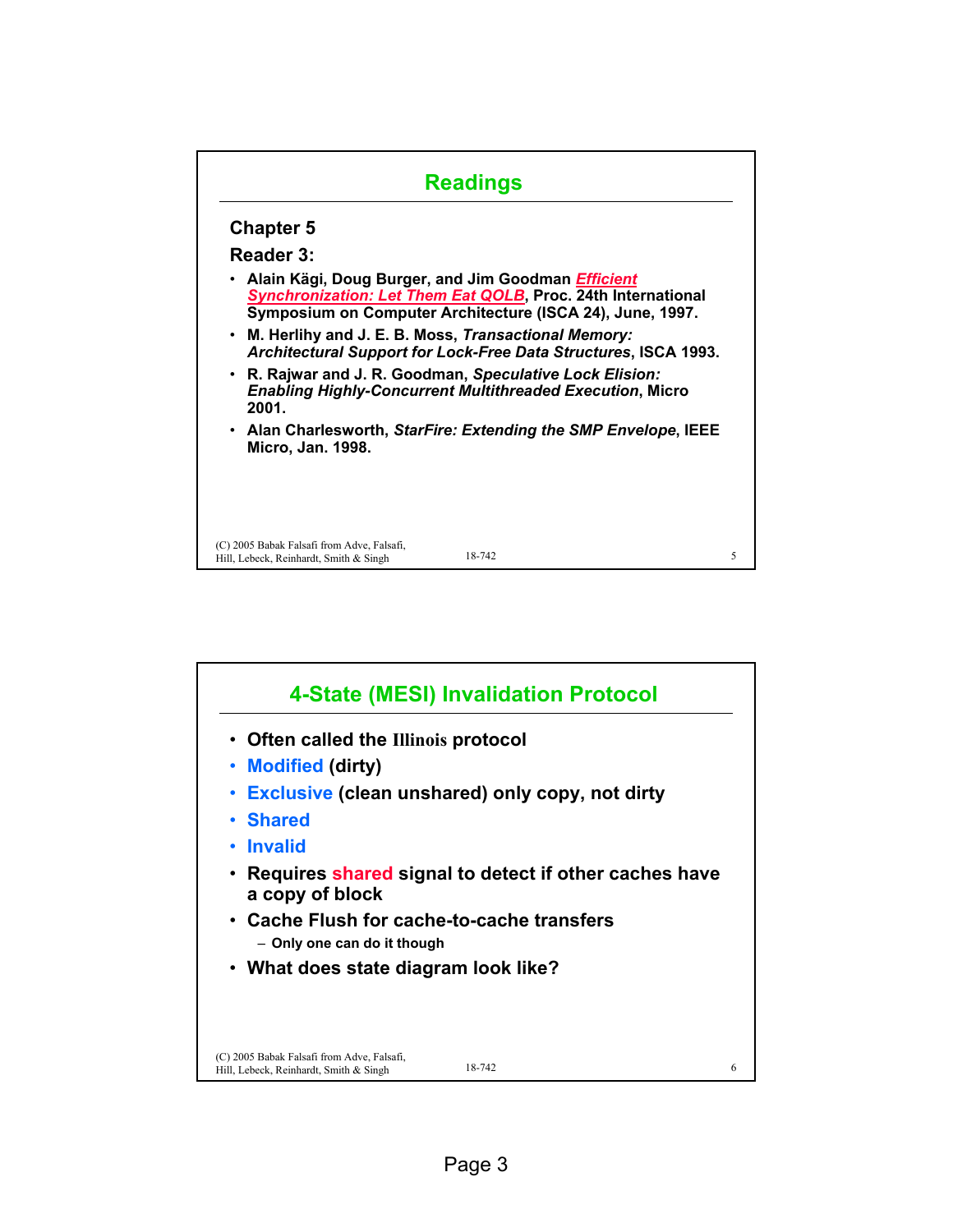

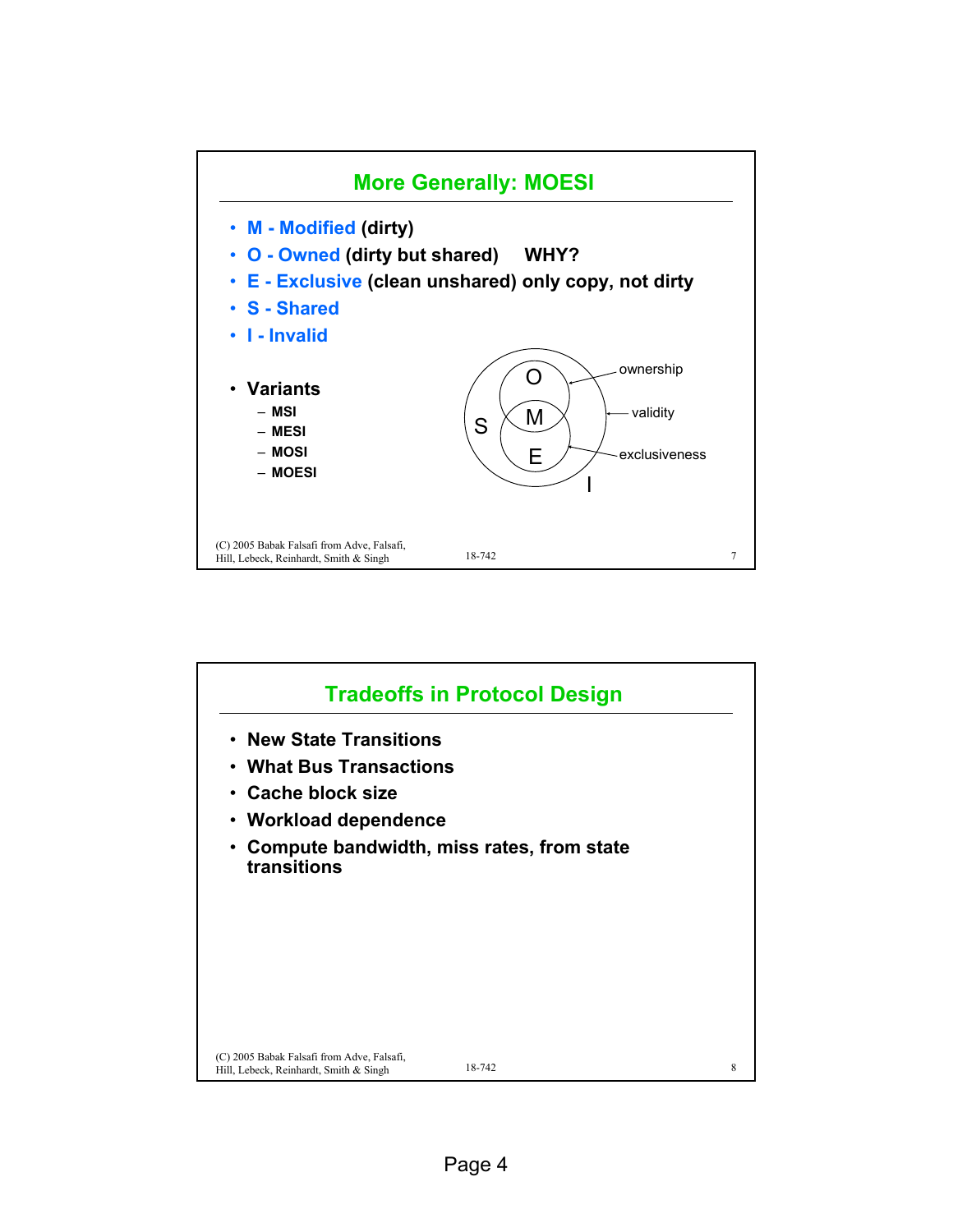

| <b>FROM/TO</b> | NP       | I           | E            | S            | M              |
|----------------|----------|-------------|--------------|--------------|----------------|
| <b>NP</b>      |          |             | <b>BusRd</b> | <b>BusRd</b> | <b>BusRdX</b>  |
|                |          |             | $6 + 64$     | $6 + 64$     | $6 + 64$       |
| I              |          |             | <b>BusRd</b> | <b>BusRd</b> | <b>BusRdX</b>  |
|                |          |             | $6 + 64$     | $6 + 64$     | $6 + 64$       |
| E              |          |             |              |              |                |
| S              |          |             | <b>NA</b>    |              | <b>BusUpgr</b> |
|                |          |             |              |              | 6              |
| M              |          | BusWB BusWB | <b>NA</b>    | <b>BusWB</b> |                |
|                | $6 + 64$ | 6+64        |              | $6 + 64$     |                |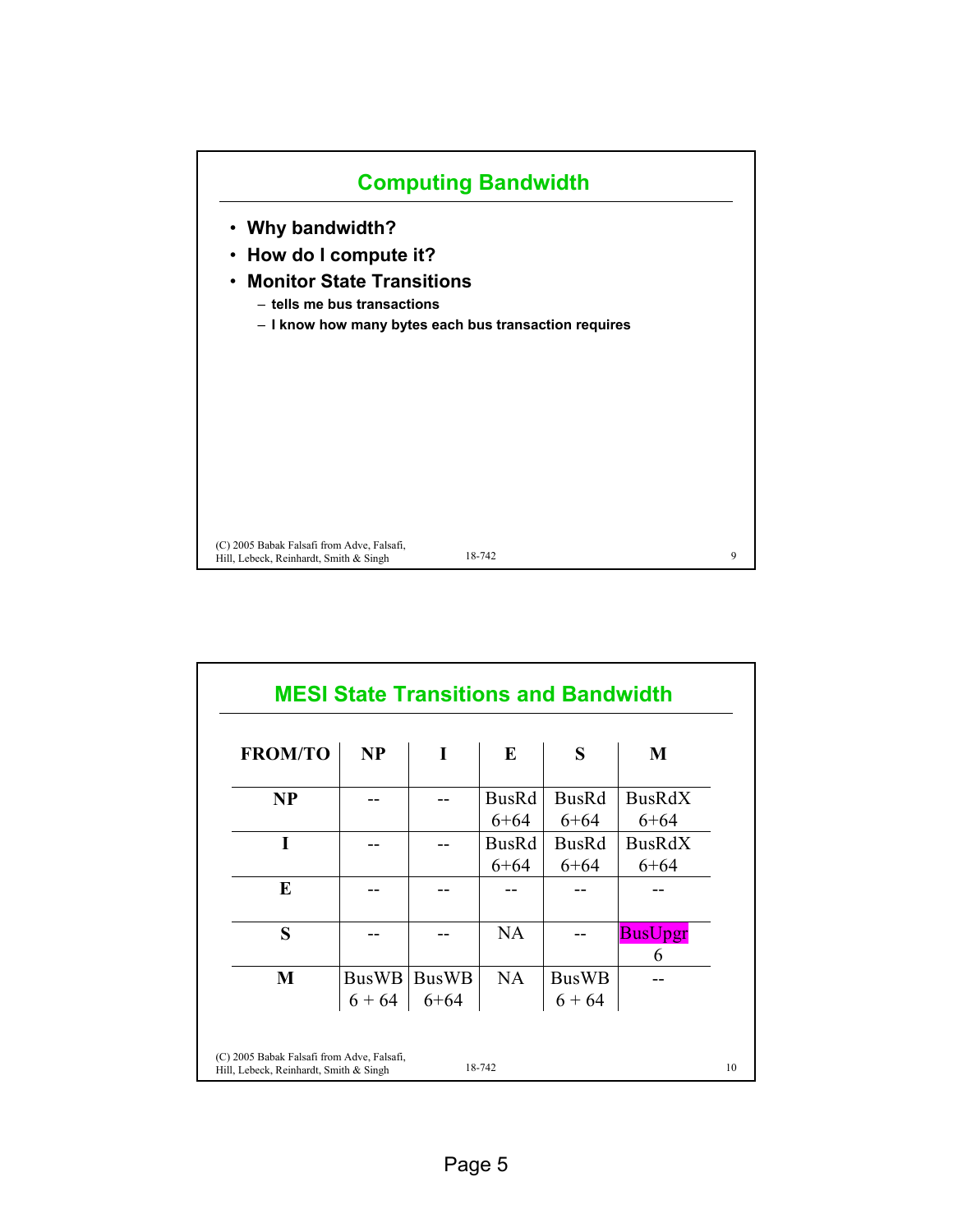

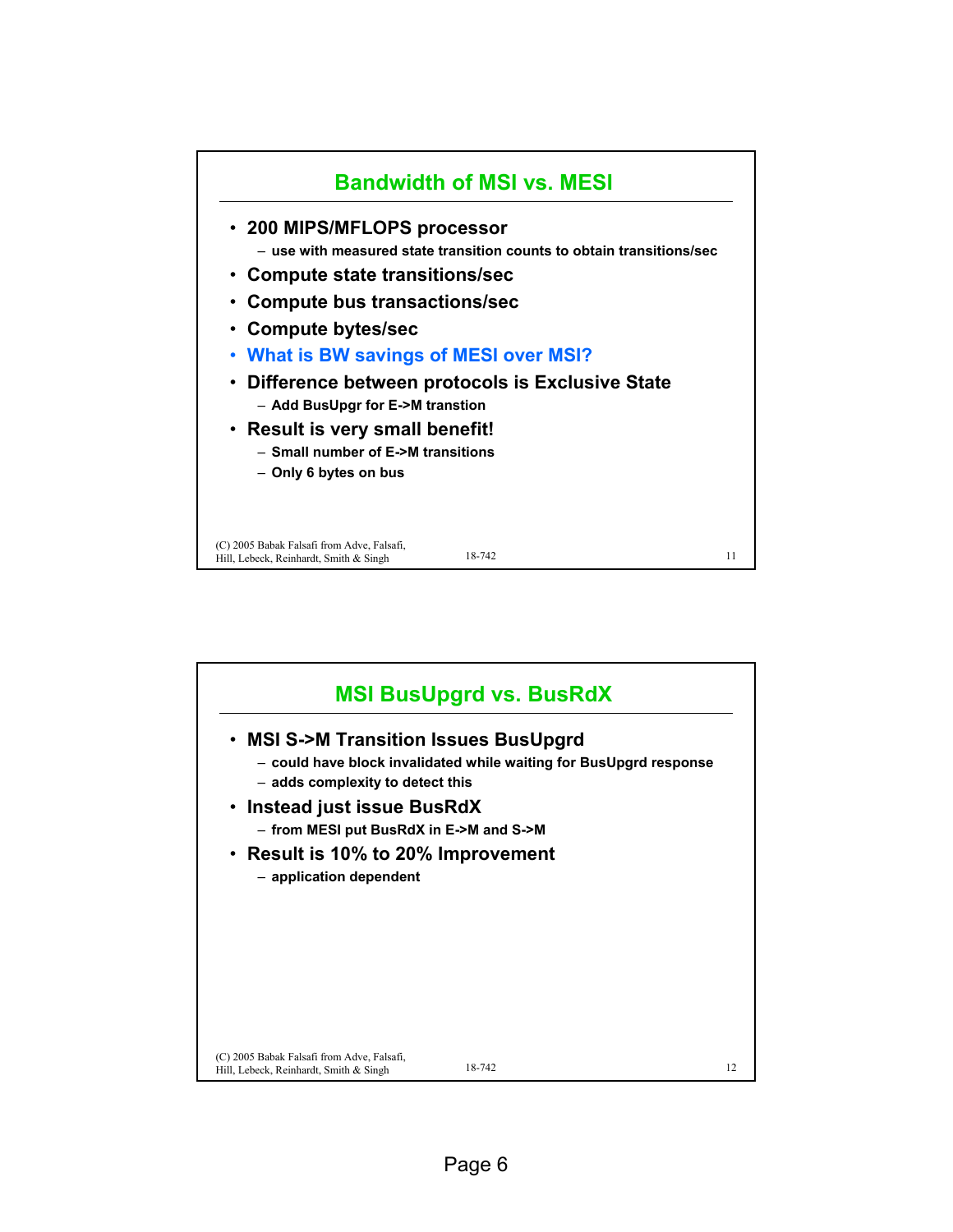

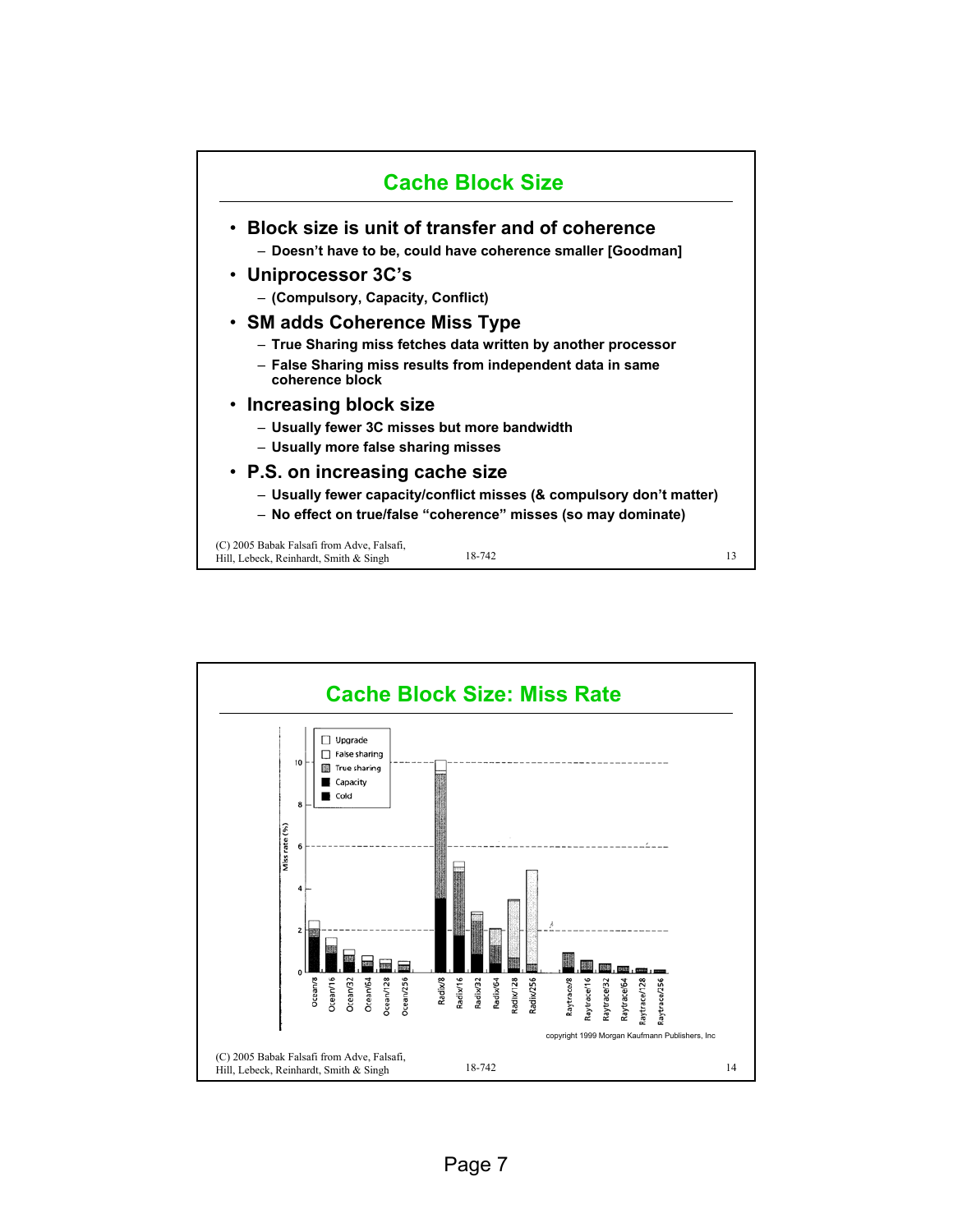

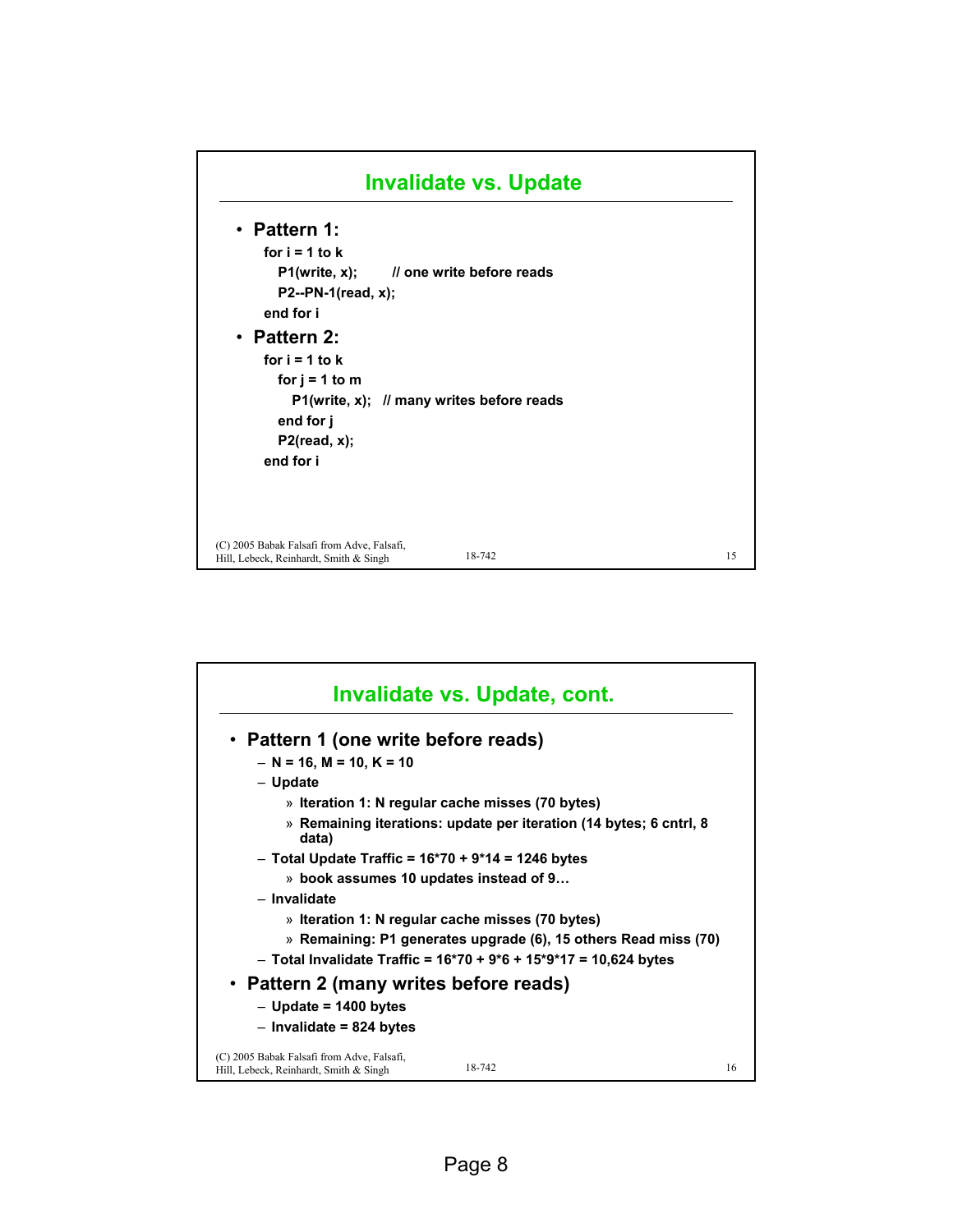

| <b>Qualitative Sharing Patterns</b>                                                            |    |
|------------------------------------------------------------------------------------------------|----|
| • [Weber & Gupta, ASPLOS3]                                                                     |    |
| • Read-Only                                                                                    |    |
| • Migratory Objects                                                                            |    |
| - Maniputalated by one processor at a time                                                     |    |
| - Often protected by a lock                                                                    |    |
| - Usually a write causes only a single invalidation                                            |    |
| • Synchronization Objects                                                                      |    |
| - Often more processors imply more invalidations                                               |    |
| • Mostly Read                                                                                  |    |
| - More processors imply more invalidations, but writes are rare                                |    |
| • Frequently Read/Written                                                                      |    |
| - More processors imply more invalidations                                                     |    |
|                                                                                                |    |
| (C) 2005 Babak Falsafi from Adve, Falsafi,<br>18-742<br>Hill, Lebeck, Reinhardt, Smith & Singh | 18 |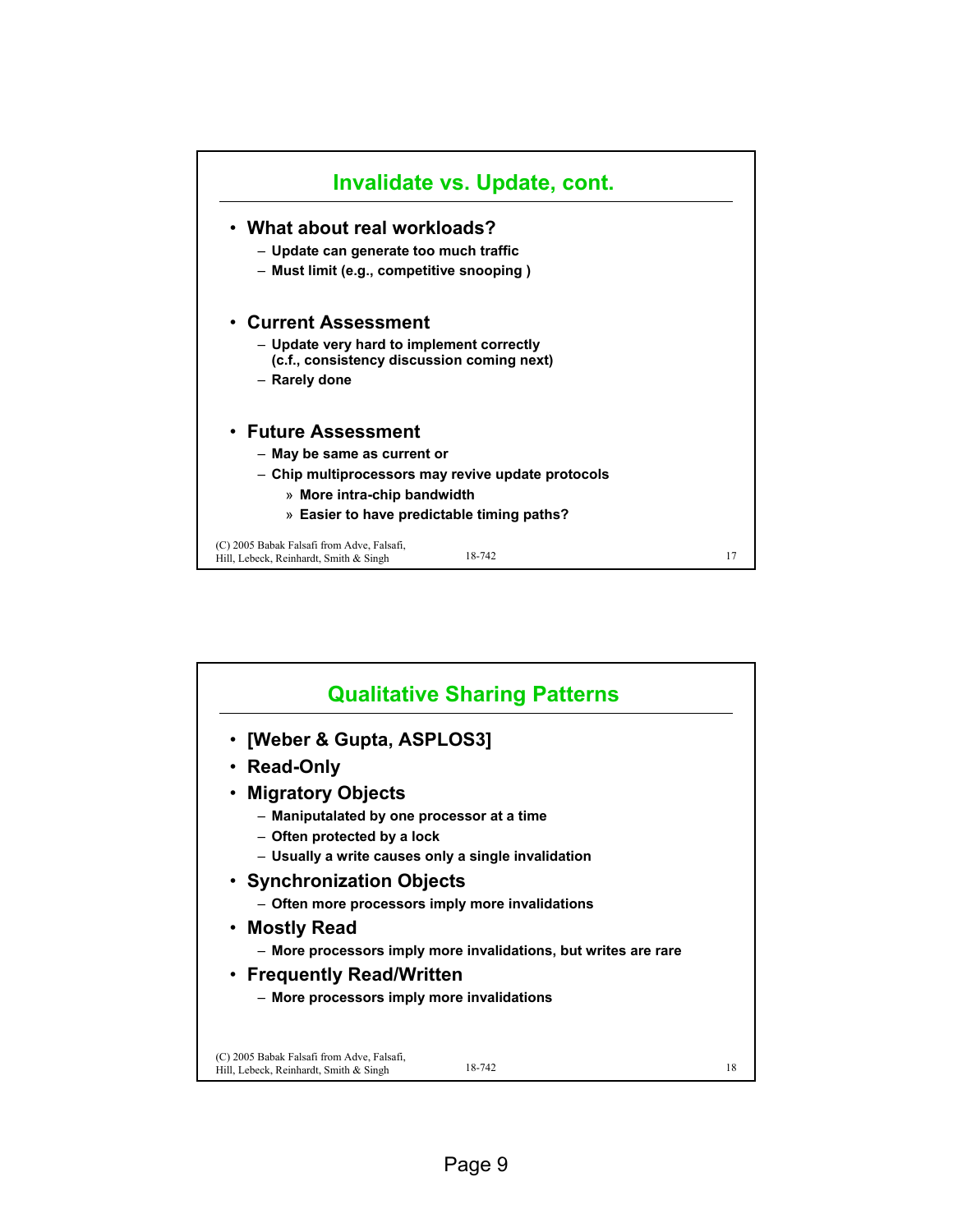

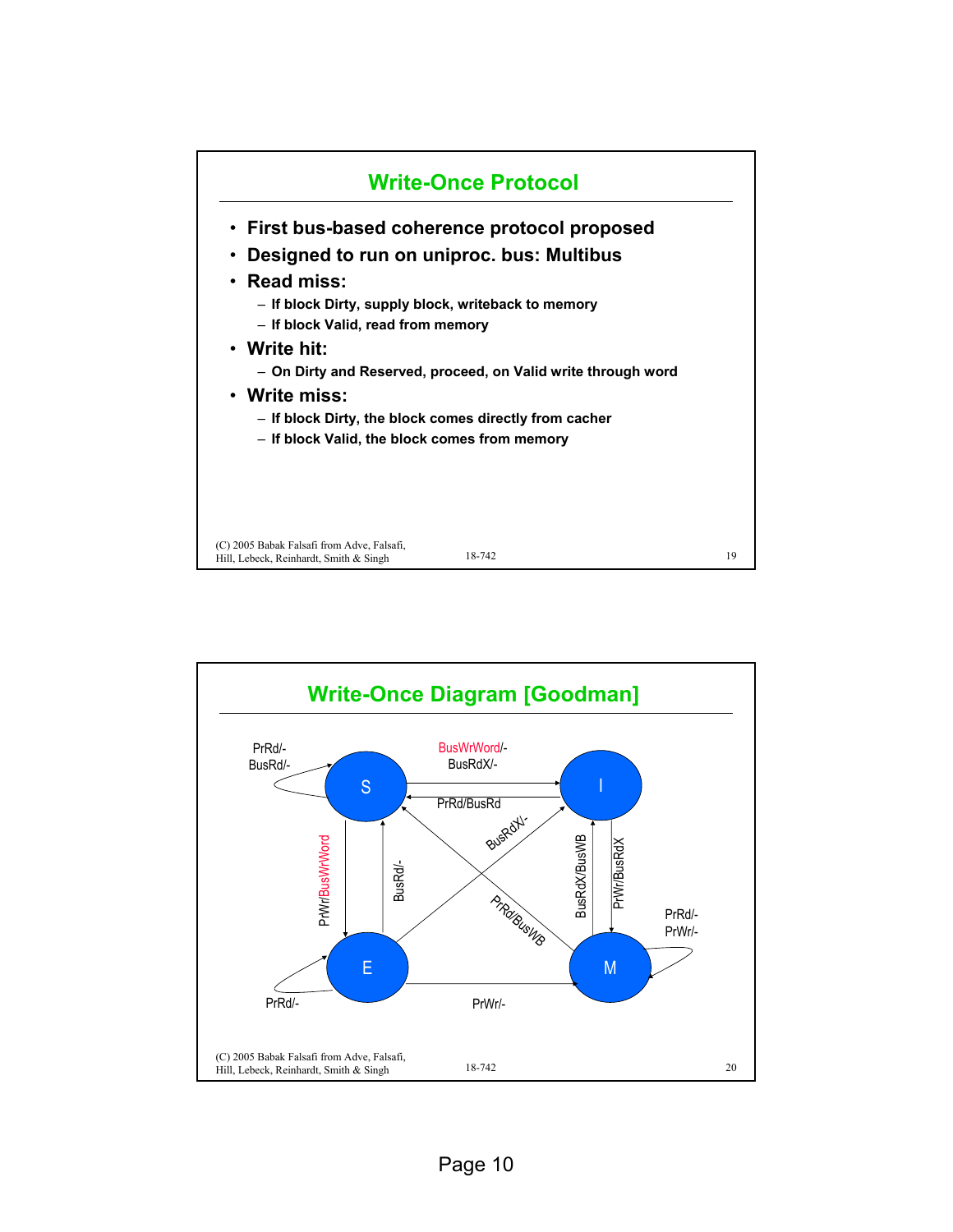

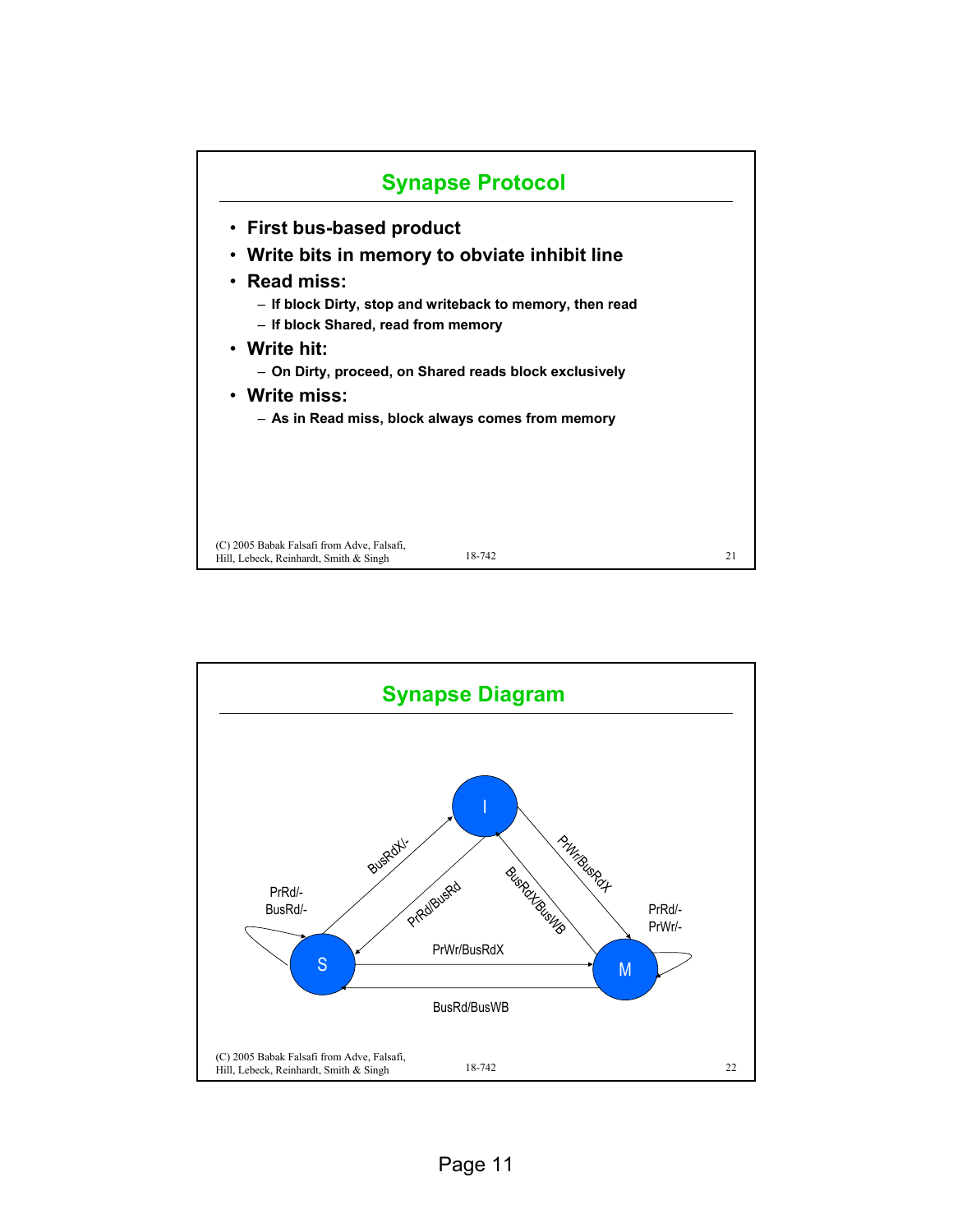

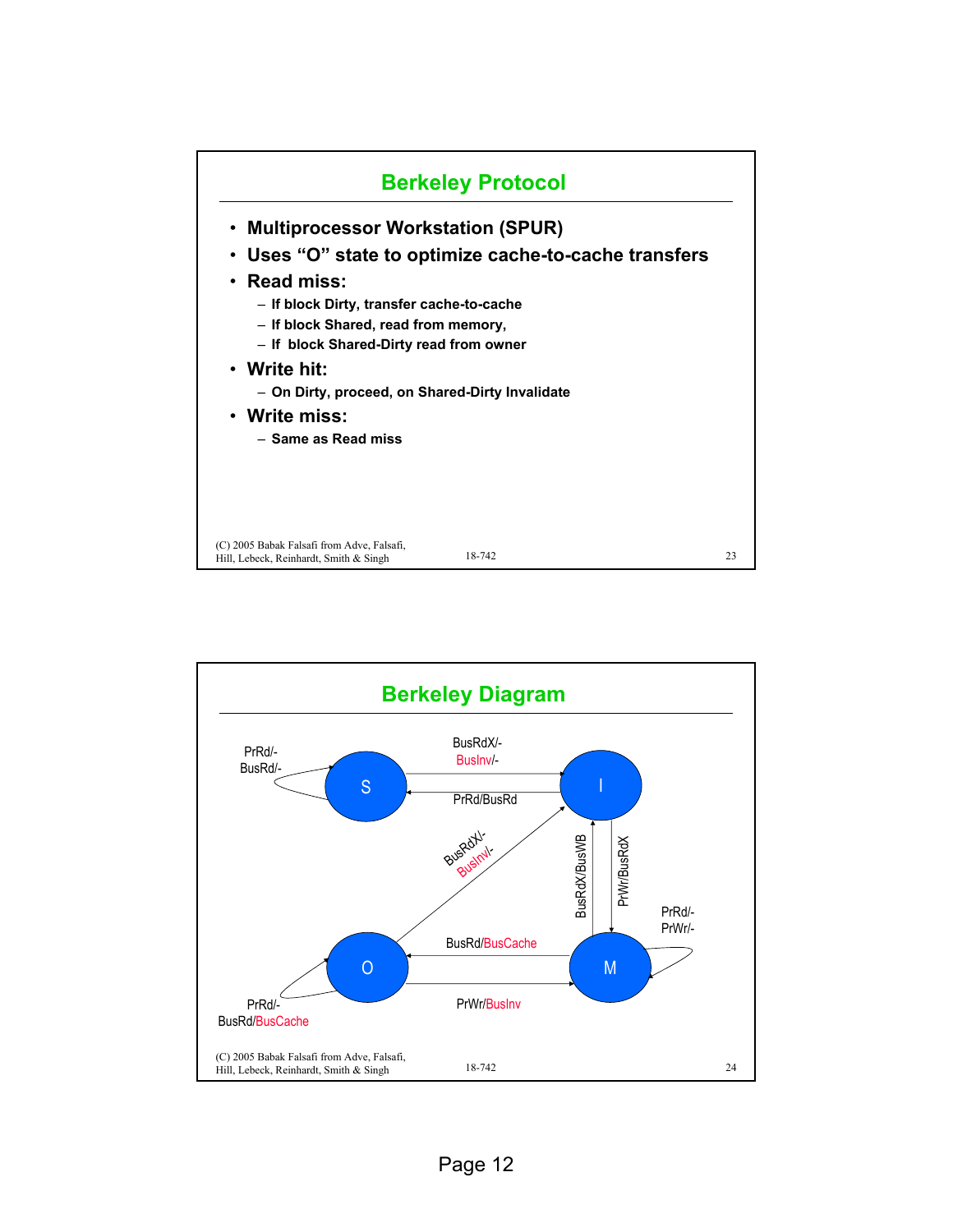

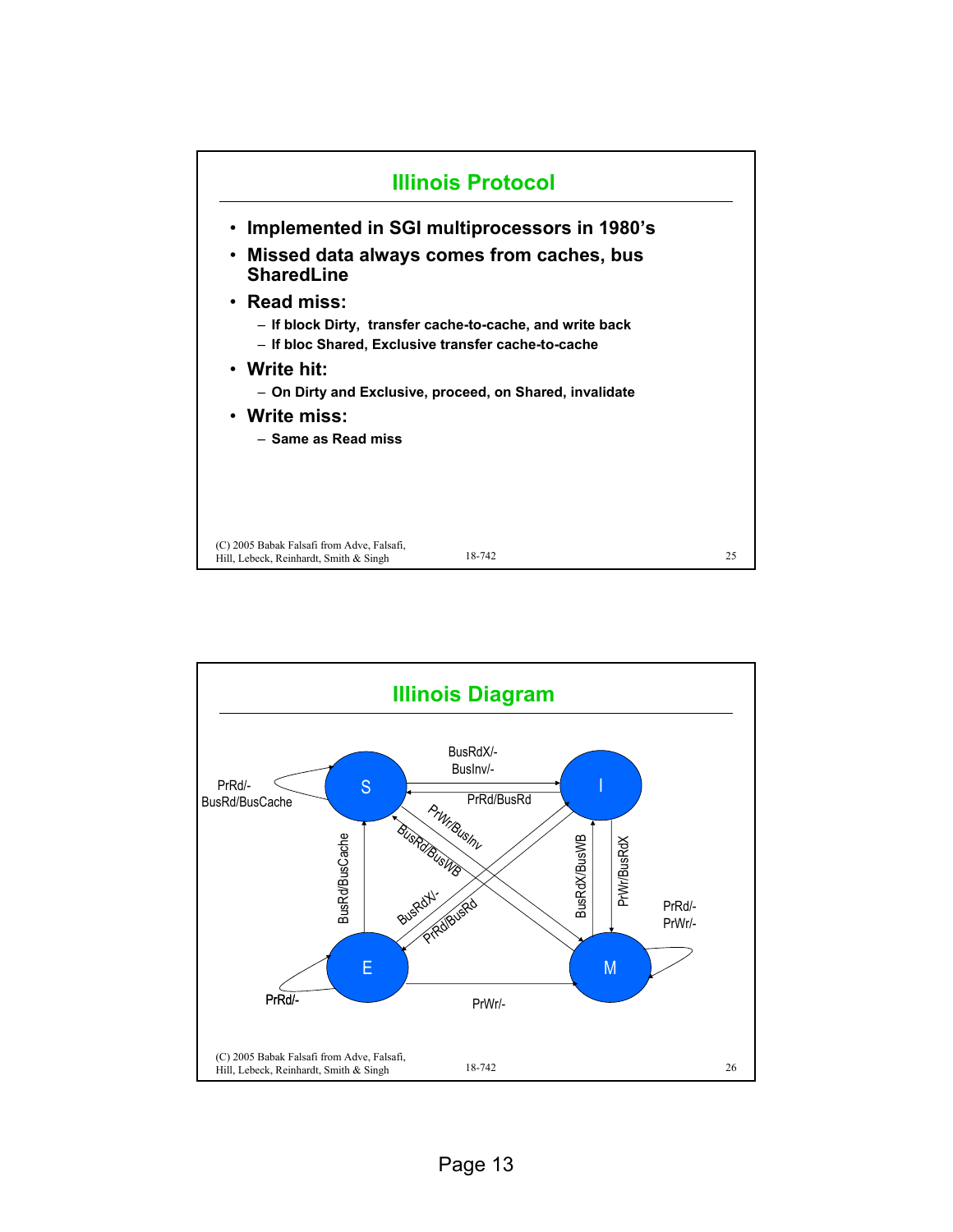

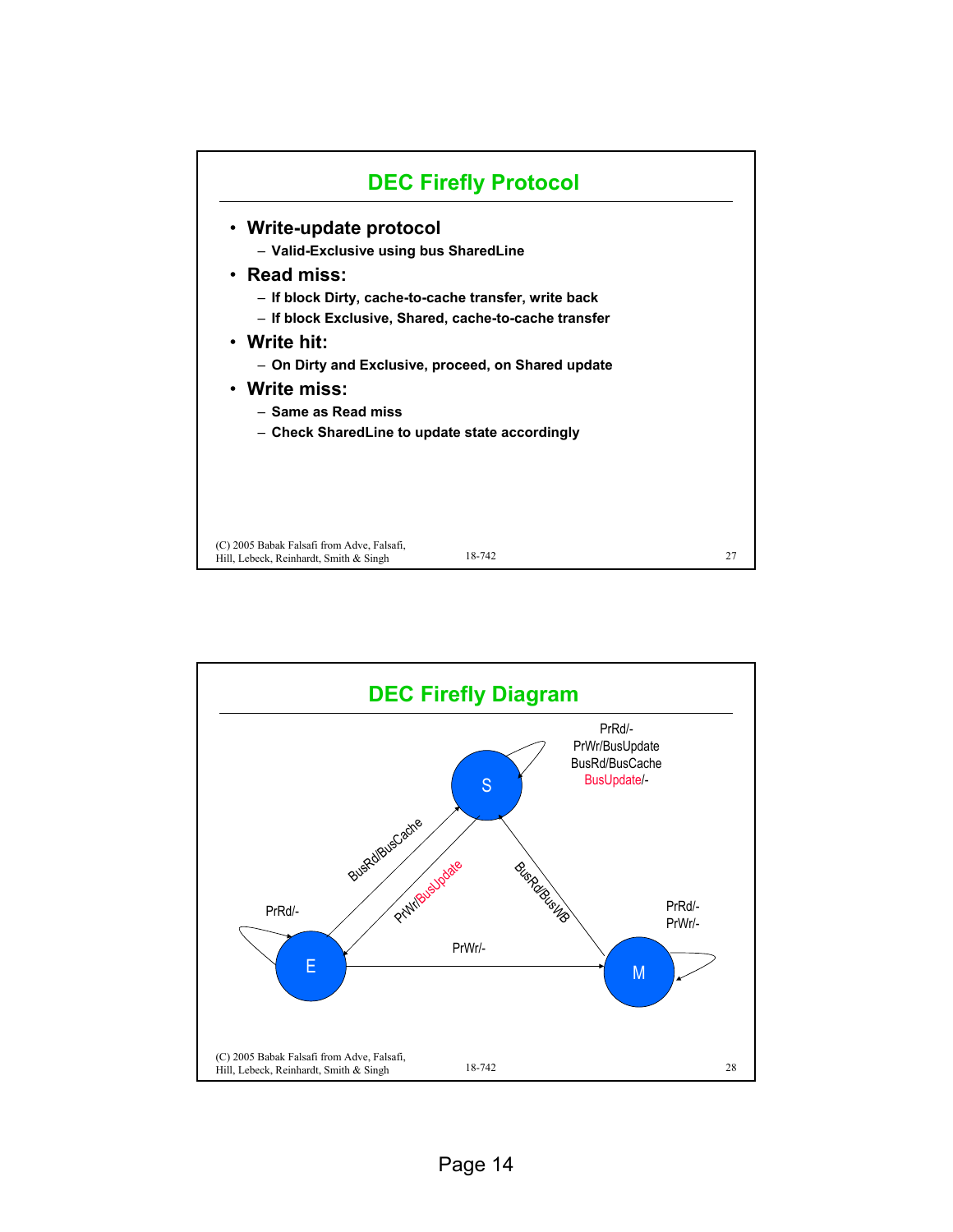